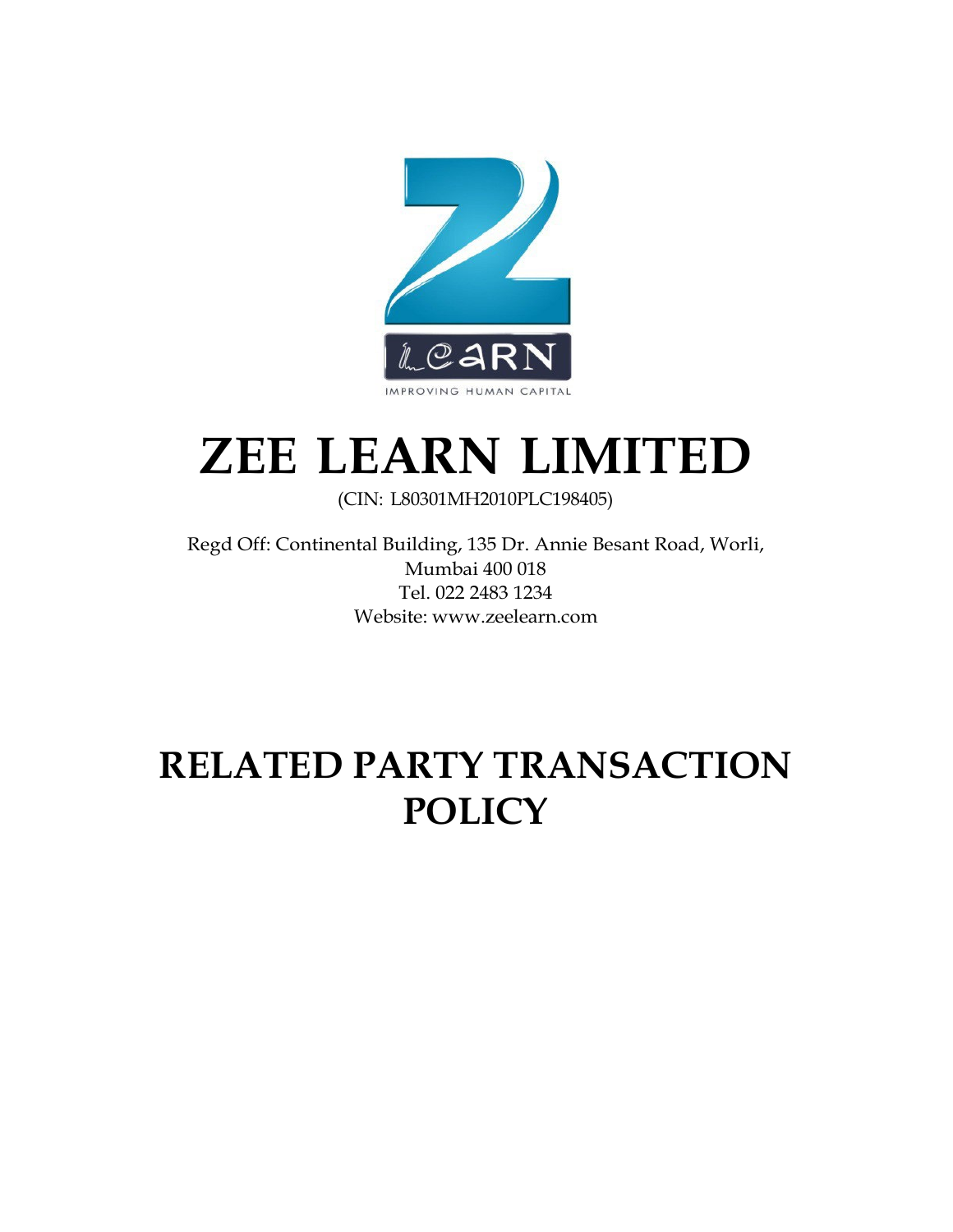#### **1. Preamble**

Zee Learn Limited ("the Company" or "ZLL") is committed to good corporate governance practices. As a matter of practice, the Company follows arm's length basis in transacting business with its related parties, which are in the ordinary course of business.

The Board of Directors has adopted this Policy upon recommendation of the Audit Committee. The Policy on dealing with and materiality of related party transactions includes materiality thresholds and the manner of dealing with Related Party Transactions ("the Policy") in compliance with the requirements of Section 188 of the Companies Act, 2013 ("Act") and Rules thereunder; SEBI (Listing Obligations and Disclosure Requirements) Regulations, 2015 ("Listing Regulations") and applicable Indian Accounting Standard Requirements. Amendments, from time to time, to the Policy, if any, shall be considered by the Board of Directors based on the recommendations of the Audit Committee.

This Policy applies to transactions between the Company and one or more of its Related Parties. Such transactions are appropriate only if they are in the best interest of the Company and its shareholders.

## **2. Purpose**

This policy is framed pursuant to the requirements of Regulation 23 of Listing Regulations and is intended to ensure the transparency and fairness in dealing with Related Party Transactions (on standalone and consolidated basis).

#### **3. Definitions**

**3.1 "Arms' length Transaction"**, means a transaction between two related parties that is conducted as if they were unrelated, so that there is no conflict of interest.

**3.2 "Associate Companies"** in relation to another company, means a [company](https://www.mca.gov.in/content/mca/global/en/acts-rules/ebooks/acts.html?act=NTk2MQ==) in which that other [company](https://www.mca.gov.in/content/mca/global/en/acts-rules/ebooks/acts.html?act=NTk2MQ==) has a significant influence, but which is not a [subsidiary](https://www.mca.gov.in/content/mca/global/en/acts-rules/ebooks/acts.html?act=NTk2MQ==)  [company](https://www.mca.gov.in/content/mca/global/en/acts-rules/ebooks/acts.html?act=NTk2MQ==) of the [company](https://www.mca.gov.in/content/mca/global/en/acts-rules/ebooks/acts.html?act=NTk2MQ==) having such influence and includes a [joint venture](https://www.mca.gov.in/content/mca/global/en/acts-rules/ebooks/acts.html?act=NTk2MQ==) company. Explanation.— For the purposes of this clause,—

(a) the expression "significant influence" means [control](https://www.mca.gov.in/content/mca/global/en/acts-rules/ebooks/acts.html?act=NTk2MQ==) of at least twenty per cent. of total voting power, or control of or participation in business decisions under an agreement;

(b) the expression ["joint venture"](https://www.mca.gov.in/content/mca/global/en/acts-rules/ebooks/acts.html?act=NTk2MQ==) means a joint arrangement whereby the parties that have joint [control](https://www.mca.gov.in/content/mca/global/en/acts-rules/ebooks/acts.html?act=NTk2MQ==) of the arrangement have rights to the net assets of the arrangement;

**3.3 "Audit Committee"** shall mean the Committee of Board of Directors of the Company constituted under provisions of Section 177 of the Act read with Regulation 18 of Listing Regulations.

**3.4 "Board"** shall mean the Board of Directors of the Company.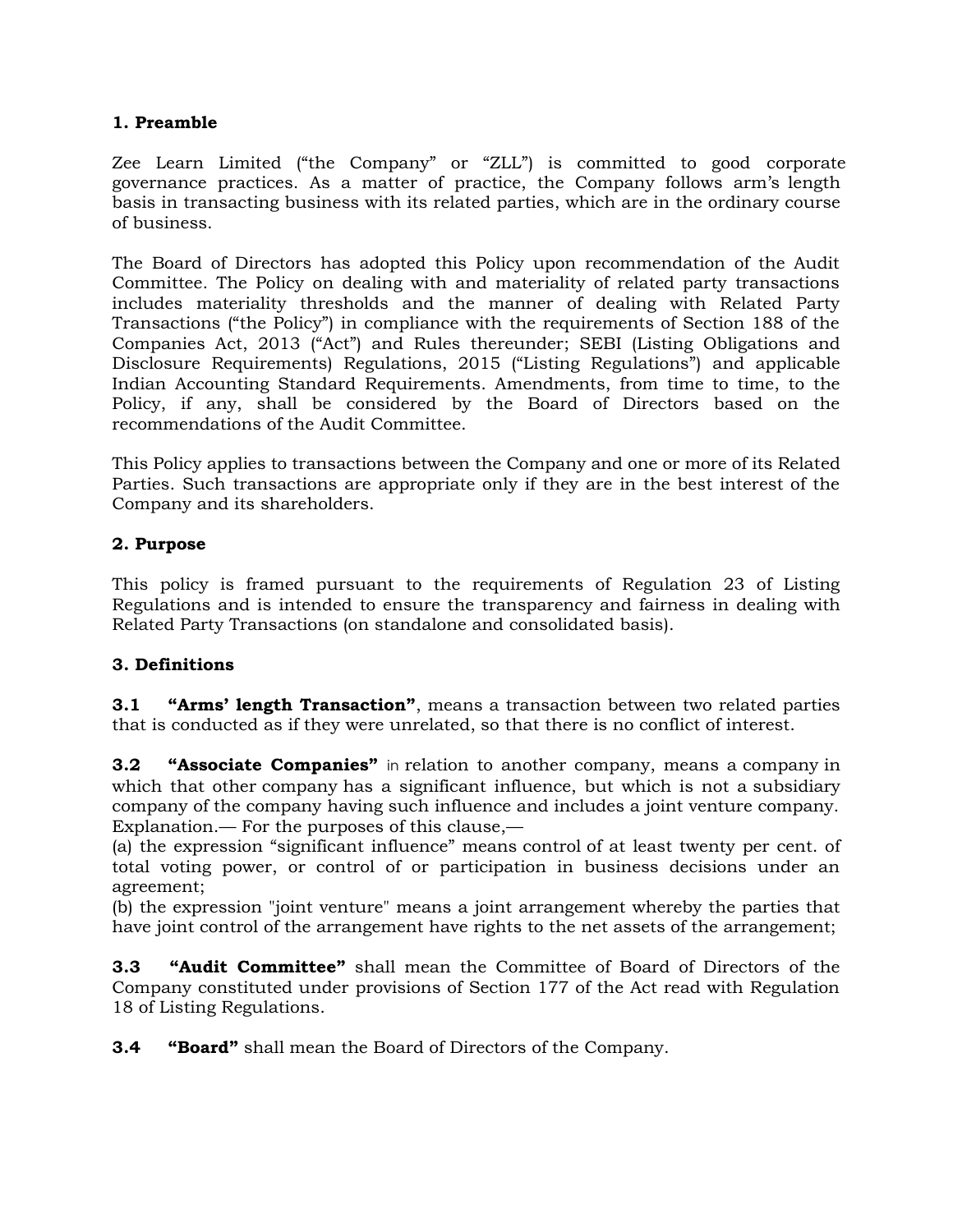**3.5 "control"** shall have the same meaning as assigned to it under the Securities and Exchange Board of India (Substantial Acquisition of Shares and Takeovers) Regulations, 2011

**3.6 "Key Managerial Personnel"** means key managerial personnel as defined under the Act.

# **3.7 "Material Related Party Transaction under Listing Regulations"** means:

- a. any transaction with a related party (other than a Wholly-owned Subsidiaries whose accounts are consolidated with the Company) if the transaction/transactions to be entered into individually or taken together with previous transactions during a financial year, exceeds rupees one thousand crore or 10% of the annual consolidated turnover of the company as per the last audited financial statements of the Company, whichever is lower.
- b. a transaction involving payments made to a related party with respect to brand usage or royalty, if the transaction(s) to be entered into individually or taken together with previous transactions during a financial year, exceed 5% percent of the annual consolidated turnover of the Company as per the last audited financial statements of the Company.

**3.8 "Material Modification"** means any modification(s) in the pricing, quantity or overall transaction value in the relevant previously approved related party transaction having a variance of:

- a. 20% or more, wherein the Company is the major shareholder of such related party.
- b. 10% in all other cases

**3.9 "Material Related Party Transaction under the Act"** means transactions by the Company with related parties defined under Section 2 (76) of the Act of following nature, that are either not in the ordinary course of business or not on an arm's length basis:

- a. sale, purchase or supply of any goods or materials, directly or through appointment of agent, amounting to 10% or more of the turnover of the Company;
- b. selling or otherwise disposing of, or buying, property of any kind directly or through appointment of agent, amounting to 10% or more of the net worth of the Company;
- c. leasing of property of any kind amounting to 10% or more of the turnover of the Company;
- d. availing or rendering of any services directly or through appointment of agent, amounting to 10% or more of the turnover of the company;
- e. such related party's appointment to any office or place of profit in the company, its subsidiary company or associate company at a monthly remuneration exceeding Rs. 2,50,000; and
- f. remuneration for underwriting the subscription of any securities or derivatives thereof, of the company 1% of the net worth.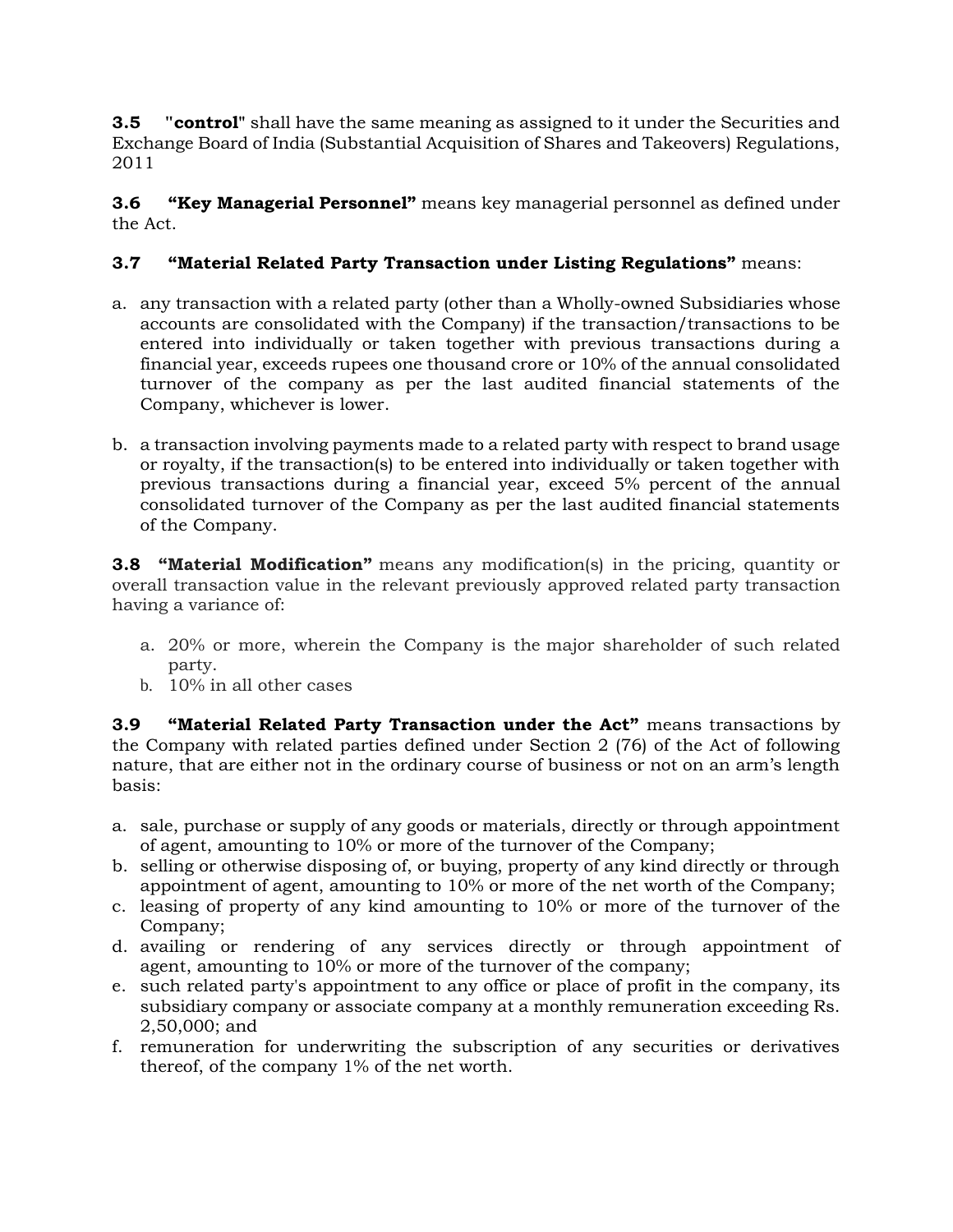**3.7 "Ordinary course of Business"**, means a transaction which is:

i. Carried out in the normal course of business;

ii. Custom and practices undertaken by the Company to conduct its business operations and activities.; or

iii. all such activities which the company can undertake as per its Memorandum & Articles of Association or

iv. Meets any other parameters/criteria as decided by Board/Audit Committee.

**3.8 "Policy"** means Policy on dealing with and Materiality of Related Party Transactions.

**3.9 "Related Party"** shall mean and include any person or entity (i) which is a related party under Section 2(76) of the Act; or (ii) which is a related party under the applicable accounting standards or (iii) which is related party as per Regulation  $2(1)(zb)$  of Listing Regulations.

**3.10 "Related Party Transaction"** means a transaction involving a transfer of resources, services or obligations between:

(i) the Company or any of its subsidiaries on one hand and a related party of the Company or any of its subsidiaries on the other hand; or

(ii) Company or any of its subsidiaries on one hand, and any other person or entity on the other hand, the purpose and effect of which is to benefit a related party of the Company or any of its subsidiaries;

regardless of whether a price is charged and a "transaction" with a related party shall be construed to include a single transaction or a group of transactions in a contract:

Provided that the following shall not be a related party transaction:

- (a) the issue of specified securities on a preferential basis, subject to compliance of the requirements under the Securities and Exchange Board of India (Issue of Capital and Disclosure Requirements) Regulations, 2018;
- (b) the following corporate actions by the Company which are uniformly applicable/offered to all shareholders in proportion to their shareholding: i. payment of dividend;
	- ii. subdivision or consolidation of securities;
	- iii. issuance of securities by way of a rights issue or a bonus issue; and
	- iv. buy-back of securities.
- **3.11 "Relative"** means relative as defined under the Act

Any other term not defined herein shall have the same meaning as defined in the Companies Act 2013, the Securities and Exchange Board of India (Listing Obligations and Disclosure Requirements) Regulations, 2015 or Indian Accounting Standard as amended from time to time.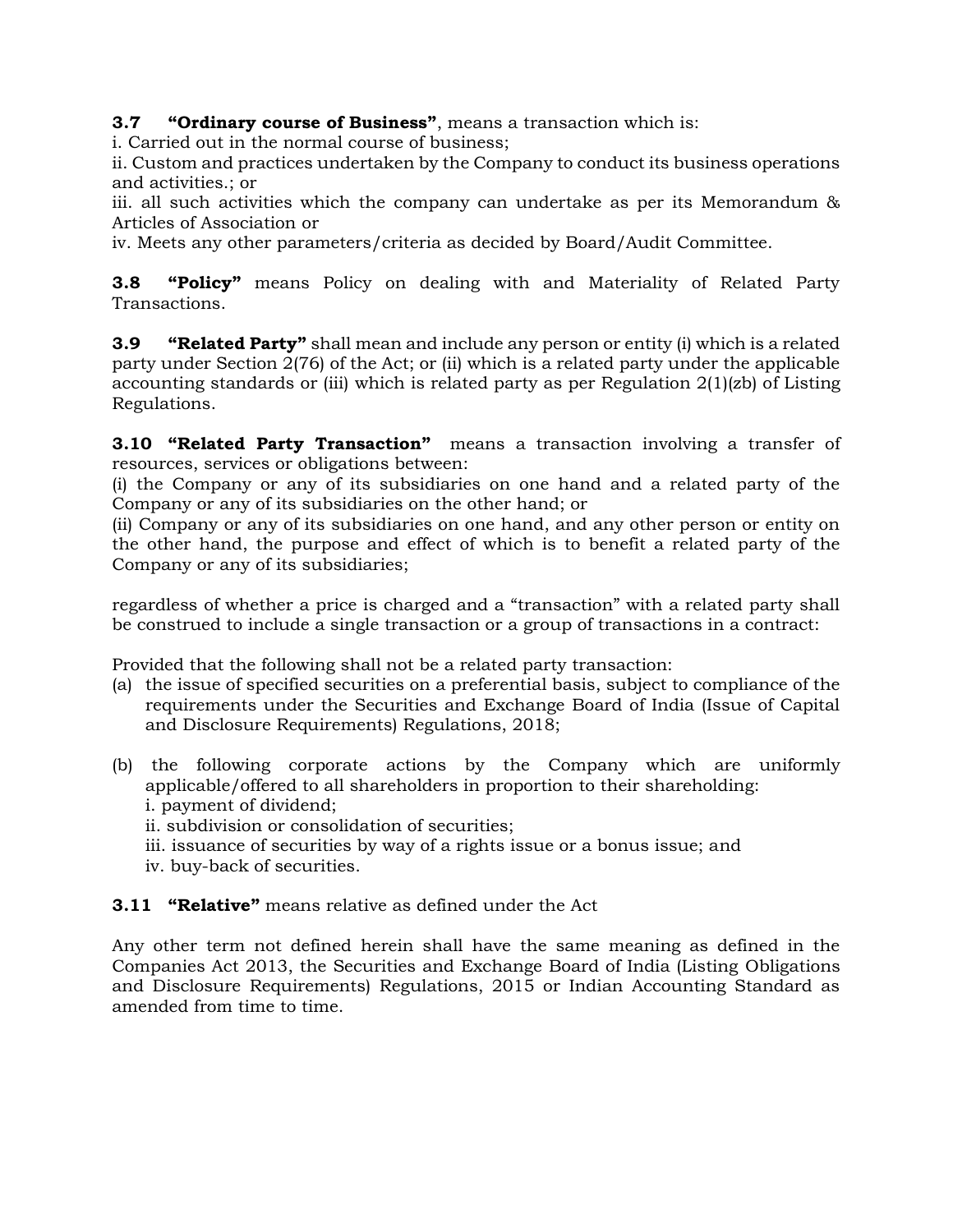## **4. Policy**

#### **4.1 Identification of Related Parties and potential Related Party Transactions**

Each Director and Key Managerial Personnel of the Company is responsible for:

- disclosing (and periodically updating) to the Company Secretary, particulars of his/her relatives and his/her interest in any other entity, that may fall within the definition of a "Relative" or "Related Party" as prescribed in the Act and the Listing Regulations.
- providing notice to the Company Secretary of the Company from time to time of any potential Related Party Transaction involving him or her or his or her Relative or any entity, including any additional information about the transaction that the Audit Committee/Board may reasonably request.

The Chief Financial Officer or any person responsible for Accounts & Finance function of the Company shall be responsible for identifying related party (ies) as per applicable Accounting Standards and reporting details of such related party(ies) to the Company Secretary of the Company.

The Company strongly prefers to receive such notice of any potential Related Party Transaction well in advance from the respective functional teams so that the Audit Committee/Board has adequate time to obtain and review information about the proposed transaction and consider approvals.

The Company Secretary shall compile a list of Related Parties in accordance with Listing Regulations based on identification as well as the disclosures provided by the Directors and Key Managerial Personnel, the details provided by the CFO or any other person responsible for Accounts & Finance function of the Company and any other information available with the Company.

## **4.2 Related Party Transactions that shall not require Approval**

Following transactions shall not require separate approval under this Policy:

- a. Any transaction pertaining to appointment and remuneration of Directors and KMPs that has already been approved by the Nomination and Remuneration Committee of the Company or the Board;
- b. Payment of Dividend;
- c. the issue of specified securities on a preferential basis, subject to compliance of the requirements under the Securities and Exchange Board of India (Issue of Capital and Disclosure Requirements) Regulations, 2018;
- d. subdivision or consolidation of securities;
- e. issuance of securities by way of a rights issue or a bonus issue; and
- f. buy-back of securities.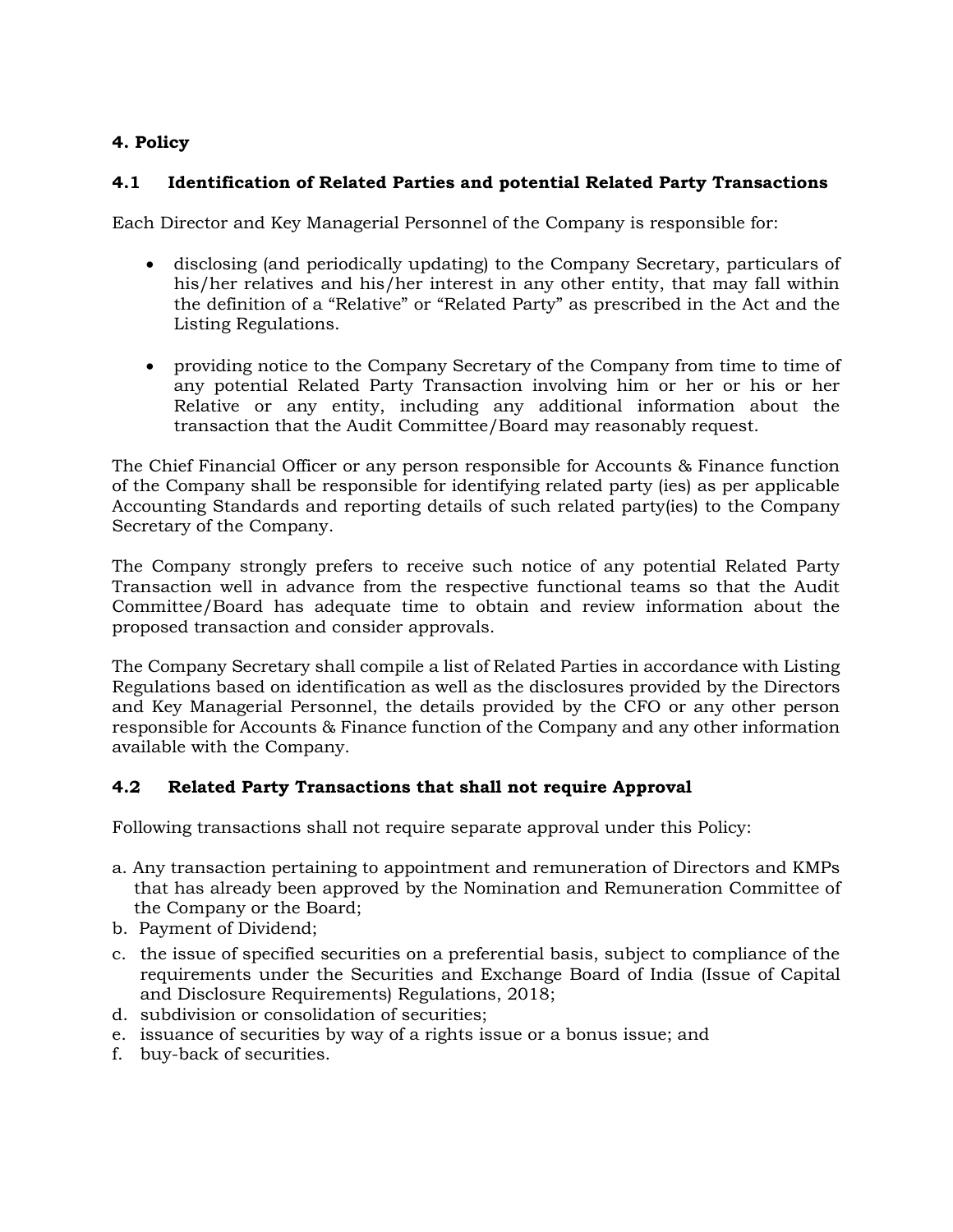#### **4.3 Criteria for determination of Related Party Transactions on Arm's Length Basis:**

- i. The Audit Committee may consider following illustrative tests for ascertaining arm's length nature of transactions that may be entered into by the Company with related parties, or any modification, variation, extension or termination thereof:
	- a. The transactions are required in the ordinary course of business and are in the interest of the company.
	- b. The transactions are entered into with Related Parties, are at such prices/ discounts/ premiums and on such terms, which are offered to unrelated parties of similar category/ profile;
	- c. The transactions have been commercially negotiated;
	- d. The pricing is arrived at as per the applicable acts/rules and guidelines that may be issued by any Regulatory Authority.
	- e. The terms of transactions other than pricing are generally on a basis similar to those as may be applicable for similar category of goods and services or similar category/ profile of counterparties.
	- f. Such other criteria as may be issued under Applicable Law.
- ii. The Audit Committee shall be entitled to rely on professional opinion or representation from the counter party in this regard.

#### **4.4 Review and Approval of Related Party Transactions by Audit Committee**

All related party transactions and subsequent material modifications shall require prior approval of the Audit Committee of the Company, unless the approval is exempted pursuant to the provisions of applicable law and this policy. Provided that only those members of the Audit Committee, who are independent directors, shall approve related party transactions,

A related party transaction to which the subsidiary of the Company is a party but the Company is not a party, shall require prior approval of the audit committee of the Company if the value of such transaction whether entered into individually or taken together with previous transactions during a financial year exceeds ten per cent of the annual consolidated turnover, as per the last audited financial statements of the Company.

With effect from April 1, 2023, a related party transaction to which the subsidiary of a Company is a party but the Company is not a party, shall require prior approval of the Audit Committee of the Company if the value of such transaction whether entered into individually or taken together with previous transactions during a financial year,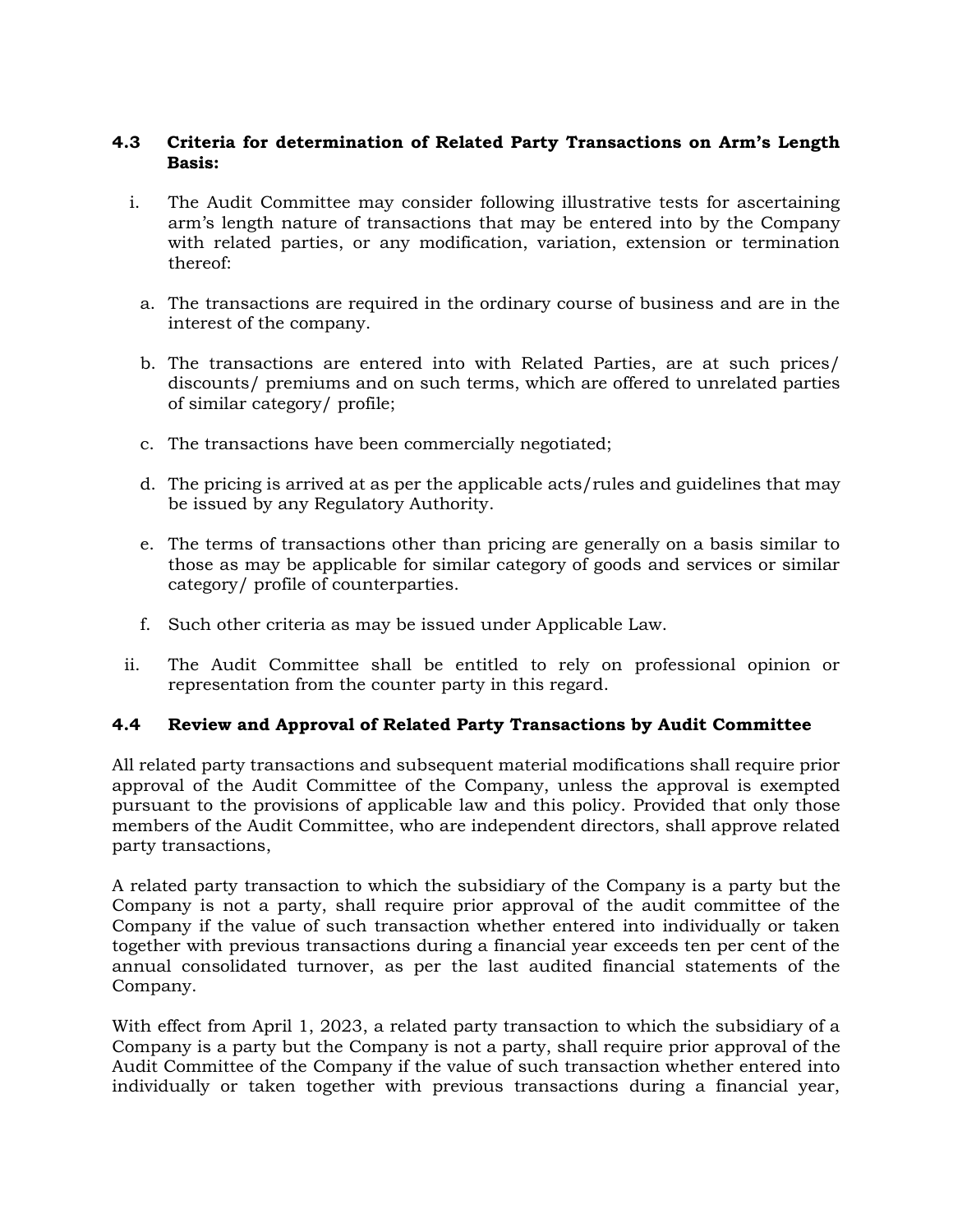exceeds ten per cent of the annual standalone turnover, as per the last audited financial statements of the subsidiary.

Prior approval of the Audit Committee of the Company shall not be required for RPTs where a listed subsidiary of the Company is a party but the Company is not a party, if regulation 23 and 15 (2) of Listing Regulations are applicable to such listed subsidiary. However, prior approval of the audit committee of the listed subsidiary shall suffice.

However, the Audit Committee at its discretion may grant prior omnibus approval for Related Party Transactions proposed to be entered into by the Company subject to compliance of the conditions prescribed under Rule 6A of Companies (Meetings of the Board and its Powers) Rules, 2014 read with Regulation 23 of the Listing Regulations. In cases where prior approval is not obtained, the Audit Committee may ratify such transactions within 3 months from the date of the transaction, or may put forth the transactions before the Board along with its recommendations and the Board may either ratify such transactions or seek to avoid the same.

Further, such omnibus approvals shall be valid for a period not exceeding one financial year and shall require fresh approvals after the expiry of one financial year.

All Related Party Transactions carried out by the Company and covered under the provisions of omnibus approval by the Audit Committee, shall be reviewed on quarterly basis.

In an unforeseen event where a related party transaction, for which omnibus approval has not been given by the audit committee, needs to be entered due to business exigencies between two audit committee meetings, the audit committee may approve such related party transaction by passing a resolution by circulation, after satisfying itself that such transaction is in the interest of the company.

In case of transactions with wholly owned subsidiaries, prior approval of Audit Committee will only be required for transactions covered under Section 188 of the Act.

Any member of the Audit Committee who has a potential interest in any Related Party Transaction will recuse himself or herself and abstain from discussion and voting on the approval of the Related Party Transaction.

To facilitate review of each Related Party Transaction for granting approval (whether specific or omnibus), the Audit Committee will be provided with all relevant information of the Related Party Transaction, including the purpose, terms and details of the transaction, the benefits, rights and obligations of the Company and the Related Party, and any other relevant information.

In compliance with the Regulation 23 (3) (c) of the Listing Regulations and Rule 6A of the Companies (Meetings of Board and its Powers), Rules 2014, the omnibus approval of Audit Committee shall specify:

(i) the name(s) of the related party, nature of transaction, period/duration of transaction, maximum amount of transactions that shall be entered into;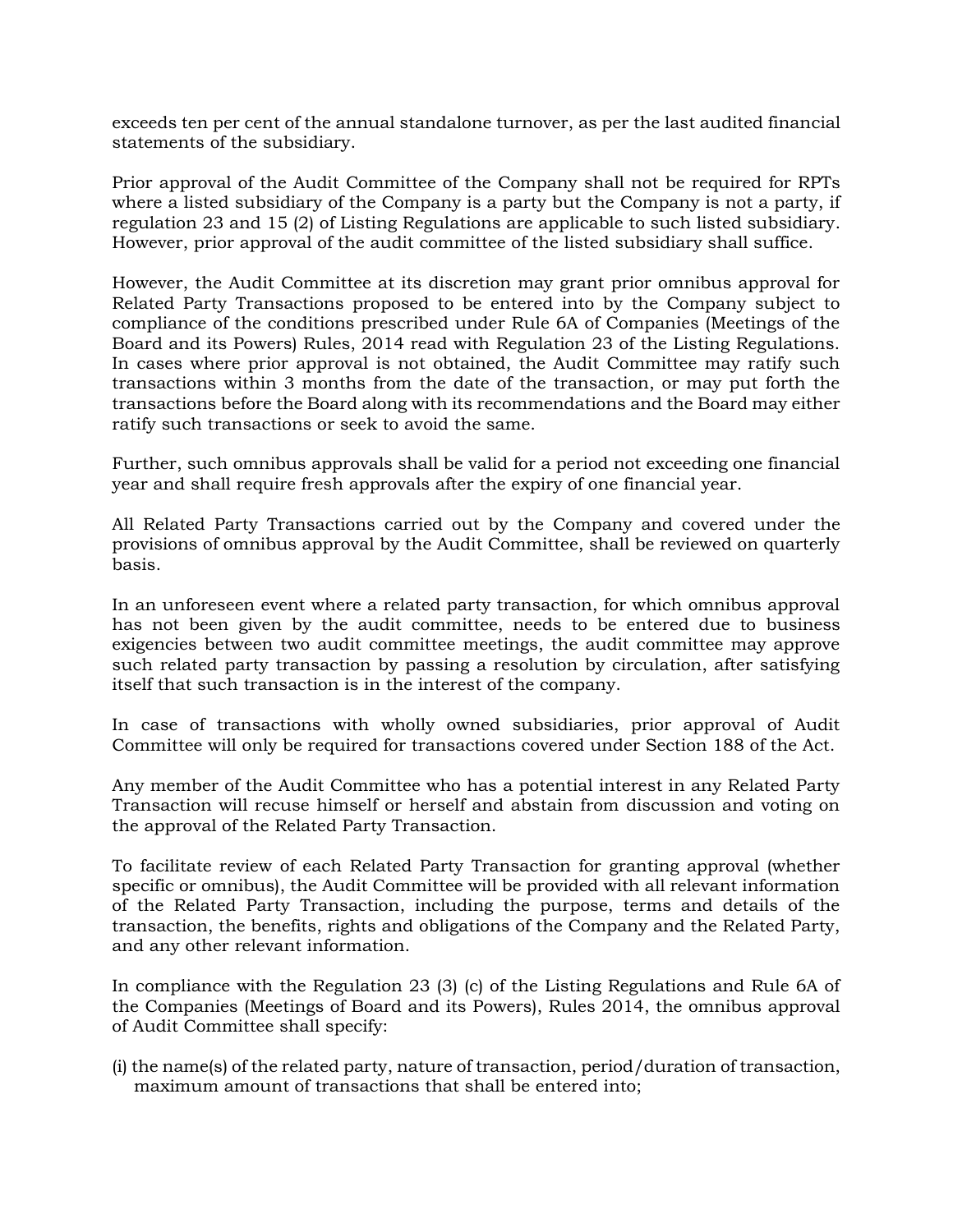- (ii) the indicative base price / current contracted price and the formula for variation in the price if any;
- (iii) any other information relevant or important for the Audit Committee to take a decision on the proposed transaction; and
- (iv) such other conditions as the audit committee may deem fit

Provided that where the need for related party transaction cannot be foreseen and aforesaid details are not available, audit committee may grant omnibus approval for such transactions subject to their value not exceeding rupees one crore per transaction.

The Audit Committee will consider the following factors, among others, to the extent relevant to the appropriate Related Party Transaction:

- a. Type, material terms and particulars of the proposed transaction
- b. Name of the related party and its relationship with the Company or its subsidiary, including nature of its concern or interest (financial or otherwise)
- c. Tenure and Value of the proposed transaction
- d. The percentage of the Company's annual consolidated turnover, for the immediately preceding financial year, that is represented by the value of the proposed transaction (and for a Related Party Transaction involving a subsidiary, such percentage calculated on the basis of the subsidiary's annual turnover on a standalone basis shall be additionally provided)
- e. If the transaction relates to any loans, inter-corporate deposits, advances or investments made or given by the Company or its subsidiary:
	- i) details of the source of funds in connection with the proposed transaction;
	- ii) where any financial indebtedness is incurred to make or give loans, inter-corporate deposits, advances or investments,
		- nature of indebtedness;
		- cost of funds; and
		- tenure;
	- iii) applicable terms, including covenants, tenure, interest rate and repayment schedule, whether secured or unsecured; if secured, the nature of security; and
	- iv) the purpose for which the funds will be utilized by the ultimate beneficiary of such funds pursuant to the Related Party Transaction.
- f. Justification as to why the Related Party Transaction is in the interest of the Company;
- g. A copy of the valuation or other external party report, if any such report has been relied upon;
- h. Percentage of the counter-party's annual consolidated turnover that is represented by the value of the proposed Related Party Transaction on a voluntary basis;
- i. Whether the terms of the Related Party Transaction are fair and on arms- length basis to the Company and would apply on the same basis if the transaction did not involve a Related Party?
- j. Whether there are any undue compelling business reasons for the Company to enter into the Related Party Transaction and the nature of alternative transactions, if any?
- k. Whether the proposed transaction includes any potential reputational risk issues that may arise as a result of, or in connection, with the proposed transaction?
- l. Where the ratification of the Related Party Transaction is allowed by law and is sought from the Committee, the reason for not obtaining the prior approval of the Committee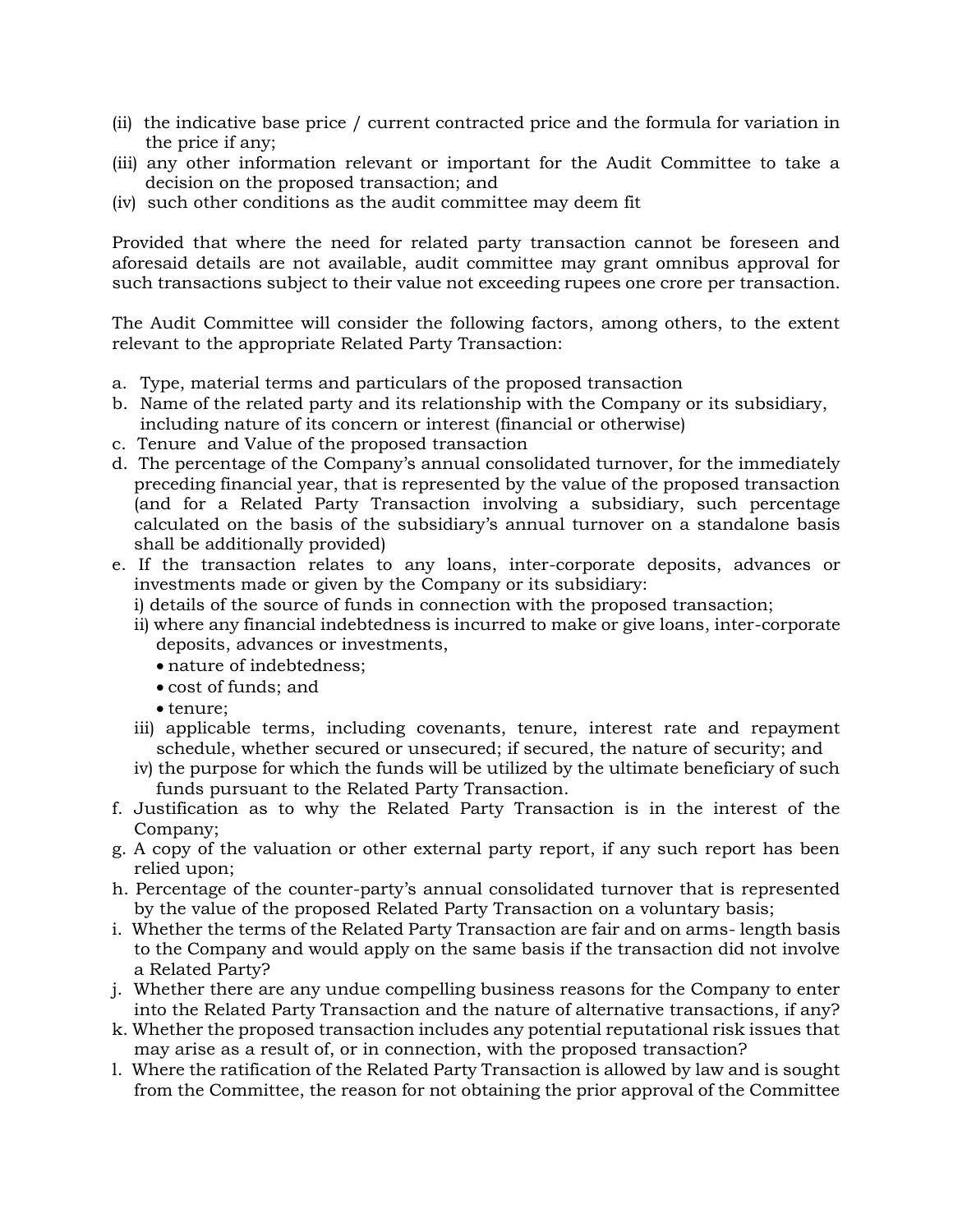and the relevance of business urgency and whether subsequent ratification would be detrimental to the Company; and

m. Whether the Related Party Transaction would affect the independence or present an improper conflict of interest for any Director or Key Managerial Personnel of the Company, taking into account the size of the transaction, the benefits arising therefrom to the Company or Related Party, the direct or indirect nature of the director's, Key Managerial Personnel's or other Related Party's interest in the transaction and the ongoing nature of any proposed relationship and any other factors the Board/Committee deem relevant?

## **4.5 Review and Approval of Related Party Transactions by Board of Directors**

If the Audit Committee determines that a Related Party Transaction should be brought before the Board, whether in view of internal pre-determined threshold or otherwise or if the Board in any case elects to review any such matter or it is mandatory under any law for Board to approve the Related Party Transaction, then the considerations set forth above shall apply to the Board's review and approval of the matter, with such modification as may be necessary or appropriate under the circumstances.

Transactions covered under Section 188 of the Act that are proposed to be undertaken not in ordinary course of business or not on an arm's length basis, shall require prior approval of Board. Where prior approval is not obtained, the same shall be ratified within 3 months from the date on which such contract or arrangement was entered into.

The Directors interested shall abstain from participation in the discussion and shall not be present during discussion.

The approval of the Board of Directors will be subject to following thresholds, except in case of transactions with wholly owned subsidiaries:

- a. As specified under Para 3.6, in case of transactions covered under Section 188;
- b. As specified under Para 3.5, in case of all other related party transactions.

Any approval beyond the aforesaid thresholds will be subject to approval by shareholders in accordance with applicable law.

## **4.6 Approval of Material Related Party Transactions by Shareholders**

All Material Related Party Transactions and subsequent material modifications shall require prior approval of the shareholders through resolution and all the members falling under the definition of related parties, irrespective of whether the member is a party to the particular transaction or not, shall not vote to approve the relevant transaction/resolutions.

Prior approval of the shareholders of the Company shall not be required for a Related Party Transaction to which the listed subsidiary is a party but the Company is not a party, if regulation 23 and sub-regulation (2) of regulation 15 of Listing Regulation are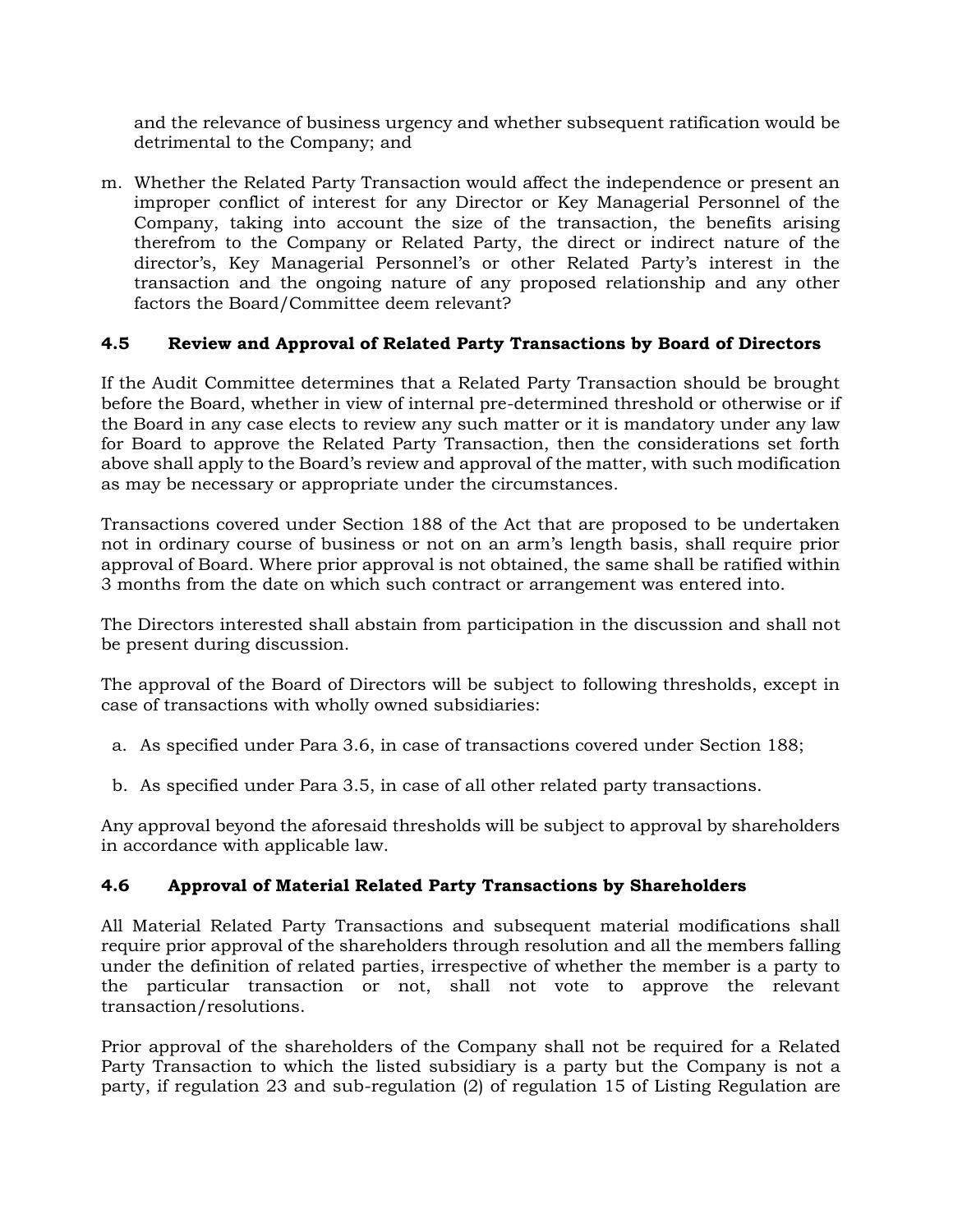applicable to such listed subsidiary. However, prior approval of the audit committee of the listed subsidiary shall suffice.

The explanatory statement to be annexed to the notice of a general meeting convened pursuant to section 101 of the Act shall contain the following particulars:

- (a) name of the related party;
- (b) name of the director or key managerial personnel who is related, if any;
- (c) nature of relationship;

(d) nature, material terms, monetary value and particulars of the contract or arrangement;

(e) A summary of the information provided by the management of the Company to the Audit Committee

(f) Justification for why the proposed transaction is in the interest of the Company;

(g) Where the transaction relates to any loans, inter-corporate deposits, advances or investments made or given by the Company or its subsidiary, the details specified under point 4(f) above;

(h) A statement that the valuation or other external report, if any, relied upon by the listed entity in relation to the proposed transaction will be made available through the registered email address of the shareholders;

(i) Percentage of the counter-party's annual consolidated turnover that is represented by the value of the proposed Related Party Transaction, on a voluntary basis;

(j) any other information relevant or important for the members to take a decision on the proposed resolution.

Where obtaining of prior approval is not possible, the transactions shall be subject to ratification within three months from the date on which such contract or arrangement was entered into.

The Material Related Transactions entered into by the Company with its wholly owned subsidiary(ies) whose accounts are consolidated with the Company and placed before the shareholders at the general meeting for approval shall not require approval of the shareholders.

The provisions pertaining to -

- Prior approval of the Audit Committee for all Related Party Transactions;
- Omnibus approval for Related Party Transactions; and
- Prior approval of shareholders for Material Related Party Transactions and subsequent Material Modifications